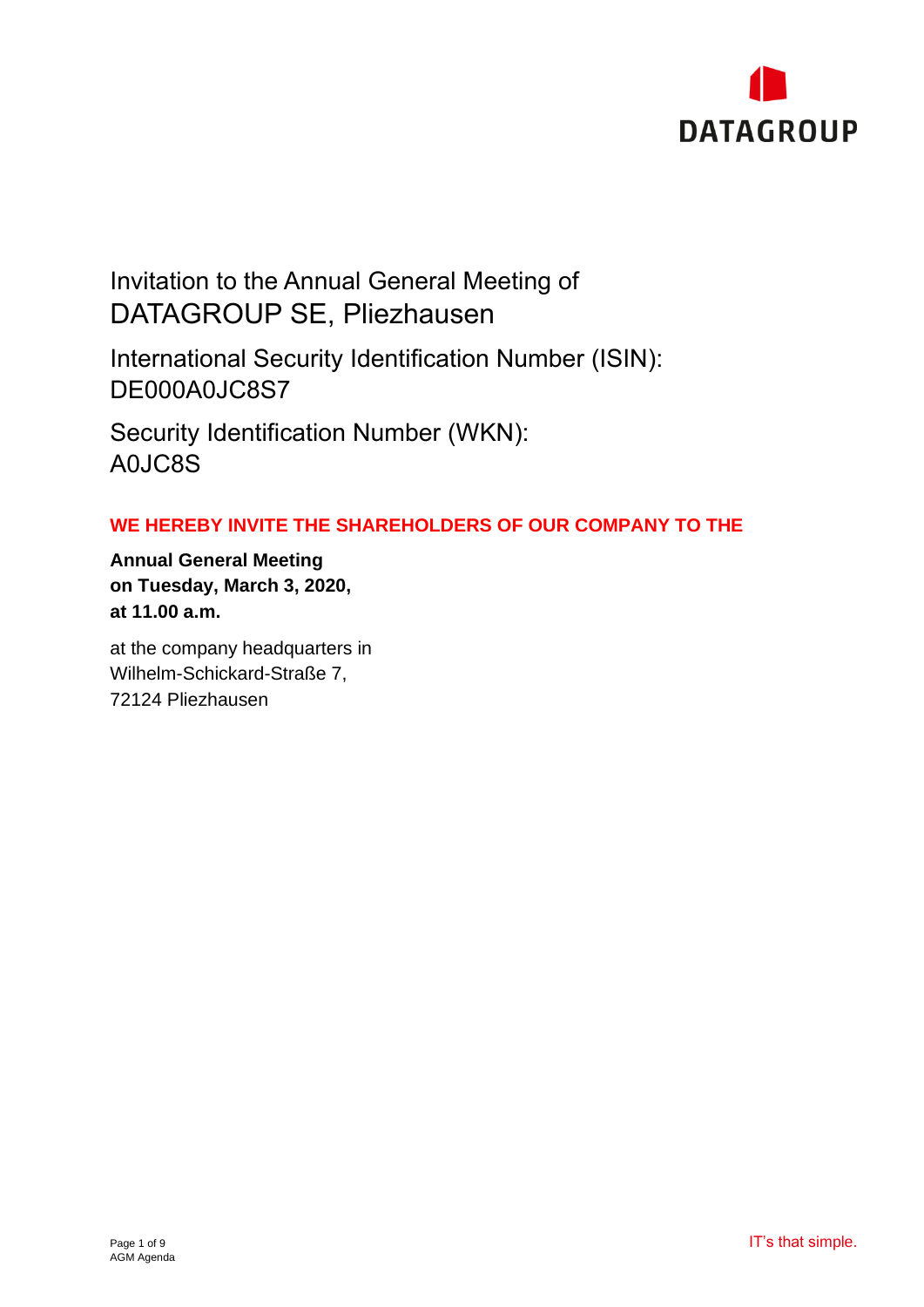

# Agenda of the Annual General Meeting

The applicable provisions for stock corporations having their registered office in Germany, particularly the provisions of the German Commercial Code (Handelsgesetzbuch, HGB) and the Stock Corporation Act (Aktiengesetz, AktG), shall apply to DATAGROUP SE due to the reference provisions of Art. 5, Art. 9 (1) lit. c) ii), Art. 53 as well as Art. 61 of the Council Regulation (EC) No 2157/2001 of October 8, 2001 on the Statute for a European company (SE), unless provided otherwise in more specific provisions of the SE Statute or the German SE Implementation Act (SEAG).

# **1. Presentation of the adopted annual financial statements, the approved consolidated financial statements and the consolidated management report for the fiscal year from October 1, 2018 to September 30, 2019 as well as the auditor's report**

Note: The aforementioned documents are available on the premises of DATAGROUP SE, Wilhelm-Schickard-Straße 7, 72124 Pliezhausen and on the Internet at *www.datagroup.de/annual-generalmeeting/*. Each shareholder is to be provided with a copy of the aforementioned documents upon request without undue delay and free of charge. In addition, the documents will be available and explained at the Annual General Meeting. In accordance with the statutory provisions, there will be no resolution in respect of agenda item 1, as the Supervisory Board has already approved the annual financial statements and the consolidated financial statements.

# **2. Resolution on the appropriation of net income for the fiscal year from October 1, 2018 to September 30, 2019**

The Management Board and the Supervisory Board propose that the following be resolved: The net income of EUR 14,532,128.04 generated in the fiscal year from October 1, 2018 to September 30, 2019 will be used as follows:

|  | Distribution of a dividend of EUR 0.70 per |                  |
|--|--------------------------------------------|------------------|
|  | eligible share for 8,331,459 shares,       |                  |
|  | in total                                   | EUR 5.832.021.30 |
|  | Domaining amount to be corried fenyard     |                  |

Remaining amount to be carried forward to new account the control of the control of the control of the EUR 8,700,106.74

Treasury shares held by the company are not eligible for dividend payment pursuant to § 71b AktG. The aforementioned proposal on the appropriation of net income takes into account 17,541 treasury shares held directly or indirectly by the company at the date of notification of the convening of the Annual General Meeting in the Electronic Federal Gazette. If the number of treasury shares held by the company changes by the time of the Annual General Meeting, a revised proposal for the appropriation of net income shall be submitted with an unchanged dividend per dividend-bearing share.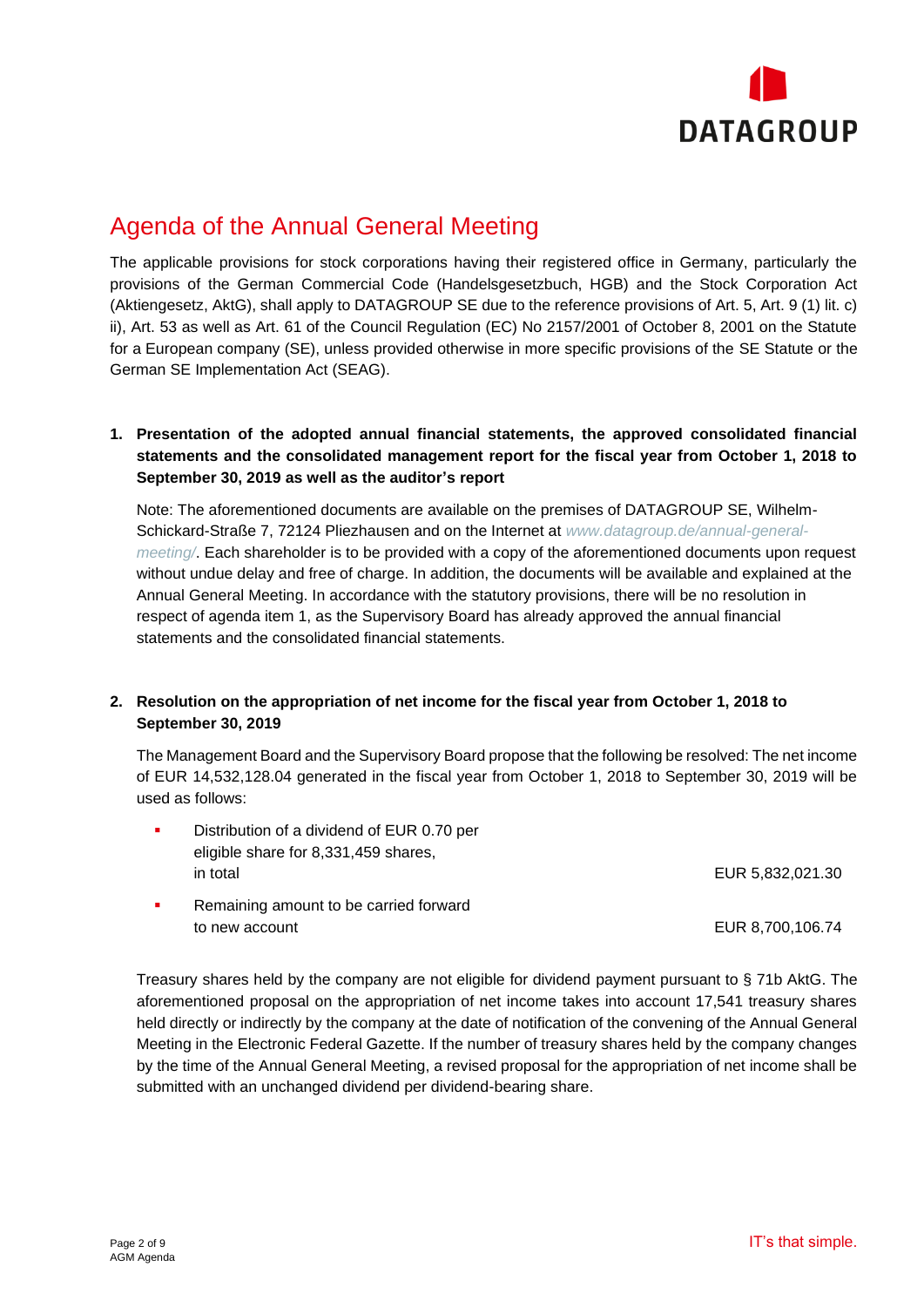

# **3. Resolution on the ratification of the acts of the members of the Management Board of DATAGROUP SE for the fiscal year from October 1, 2018 to September 30, 2019**

The Management Board and the Supervisory Board propose that the acts of the members of the Management Board of DATAGROUP SE for the fiscal year from October 1, 2018 to September 30, 2019 be ratified for this period.

## **4. Resolution on the ratification of the acts of the members of the Management Board of DATAGROUP SE for the fiscal year from October 1, 2018 to September 30, 2019**

The Management Board and the Supervisory Board propose that the acts of the members of the Supervisory Board of DATAGROUP SE for the fiscal year from October 1, 2018 to September 30, 2019 be ratified for this period.

#### **5. Resolution on the appointment of the auditors for the 2019/2020 fiscal year**

The Supervisory Board proposes BANSBACH GmbH Wirtschaftsprüfungsgesellschaft Steuerberatungsgesellschaft, Gänsheidestr. 67 - 74, 70184 Stuttgart

- be elected as auditors for the company and the Group for the 2019/2020 fiscal year and
- as auditors for any required audit review of interim financial reports pursuant to §§ 115 et seq WpHG for the 2019/2020 and 2020/2021 fiscal years before the next Annual General Meeting provided the standards above are applicable to the company.

# Information on attending the Annual General Meeting and for exercising voting rights

With a view to the transparency of DATAGROUP SE and as a service to the company's shareholders, the following section does not only contain the information required by law but also additional information in line with the requirements for listed companies.

#### **SHARE CAPITAL AND VOTING RIGHTS**

At the time of convening this Annual General Meeting, the share capital of the company comprised 8,349,000 no-par bearer shares. Each share entitles the bearer to one vote. The total number of voting rights amounts to 8,349,000.

At the time of convening the Annual General Meeting, the total number of shares comprised 17,541 treasury shares from which the company has no rights.

#### **ATTENDANCE AT THE ANNUAL GENERAL MEETING**

Pursuant to § 17 (1) to (3) of the articles of association only those persons may participate in the Annual General Meeting and exercise their voting rights, who have registered to this event in a timely manner and have provided the evidence of their share ownership issued in text form by their custodian financial institution to the company under the following address: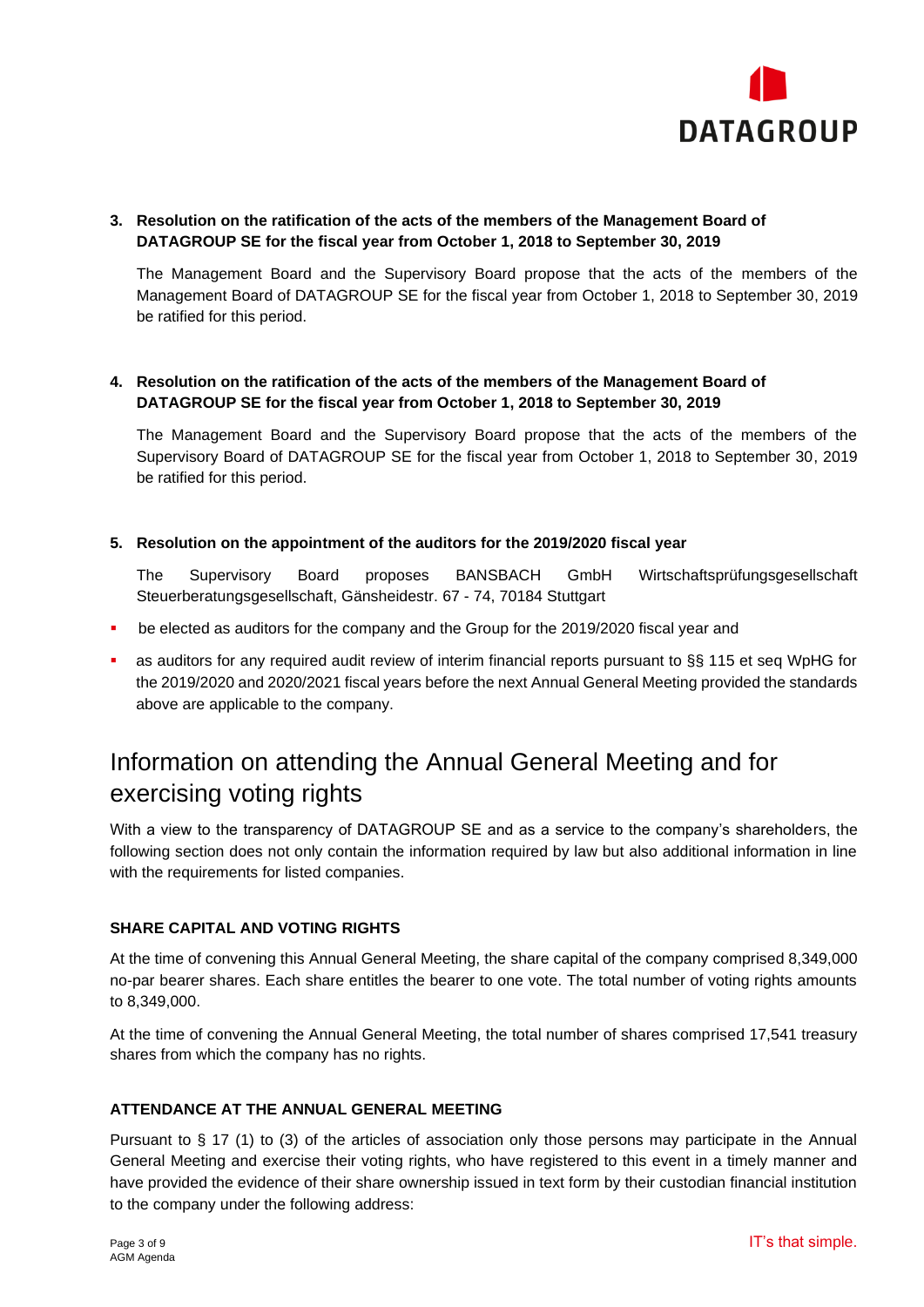

DATAGROUP SE c/o Landesbank Baden-Württemberg 4035/H Hauptversammlungen Am Hauptbahnhof 2 70173 Stuttgart Fax: 0711 127 79264 or via Email at: [HV-Anmeldung@lbbw.de](mailto:HV-Anmeldung@lbbw.de)

Evidence of share ownership must refer to the beginning of the 21st day prior to the Annual General Meeting, February 11, 2020 (00:00 AM CEST), and must be received by the company together with the registration at the above address at least six days prior to the meeting, i.e. no later than February 25, 2020 (00:00 AM CEST). Evidence in text form issued by the custodian bank shall suffice as evidence of share ownership. After the company has received the evidence of share ownership, admission tickets for the Annual General Meeting will be sent to the shareholders. In order to ensure that tickets are received in good time, shareholders are requested to make sure that their evidence of share ownership is sent to the company at their earliest convenience.

Registration and evidence of share ownership must be in German or English.

### **EXPLANATION ON THE SIGNIFICANCE OF THE RECORD DATE:**

The record date is the crucial date for the scope and exercise of attendance and voting rights at the Annual General Meeting. In relation to the company, only those who have provided evidence of share ownership on the record date are regarded as shareholders for attendance at the Annual General Meeting or for the exercise of voting rights. Changes in share ownership after the record date are of no significance to this. Shareholders who did not acquire their share until after the record date may not attend the Annual General Meeting in their own right. Shareholders who have duly registered and provided evidence are entitled to attend the Annual General Meeting and to exercise their voting rights even if they sell the shares after the record date. The record date has no effect on the ability to sell shares and is no relevant date for an entitlement to dividends.

#### **VOTING BY PROXY**

Shareholders can have their voting rights exercised by a proxy, e.g. a bank or a shareholders' association. Proxy authorizations, the revocation thereof and proof of authorization vis-à-vis the company must be in text form. Granting of a proxy and proof thereof is possible by using the proxy form downloadable from the company's website. A proxy form is also printed on the reverse side of the admission ticket which will be sent to the shareholders pursuant to the registration formalities and deadlines outlined above and will also be sent to the shareholders upon their request. Exemptions from the text form requirement may exist for banks, shareholders' associations, or equivalent persons or institutions, c.f. § 135 AktG, § 125 (5) AktG. We therefore ask our shareholders to coordinate with banks, shareholders' associations, or equivalent persons or institutions regarding the proxy forms granted to them.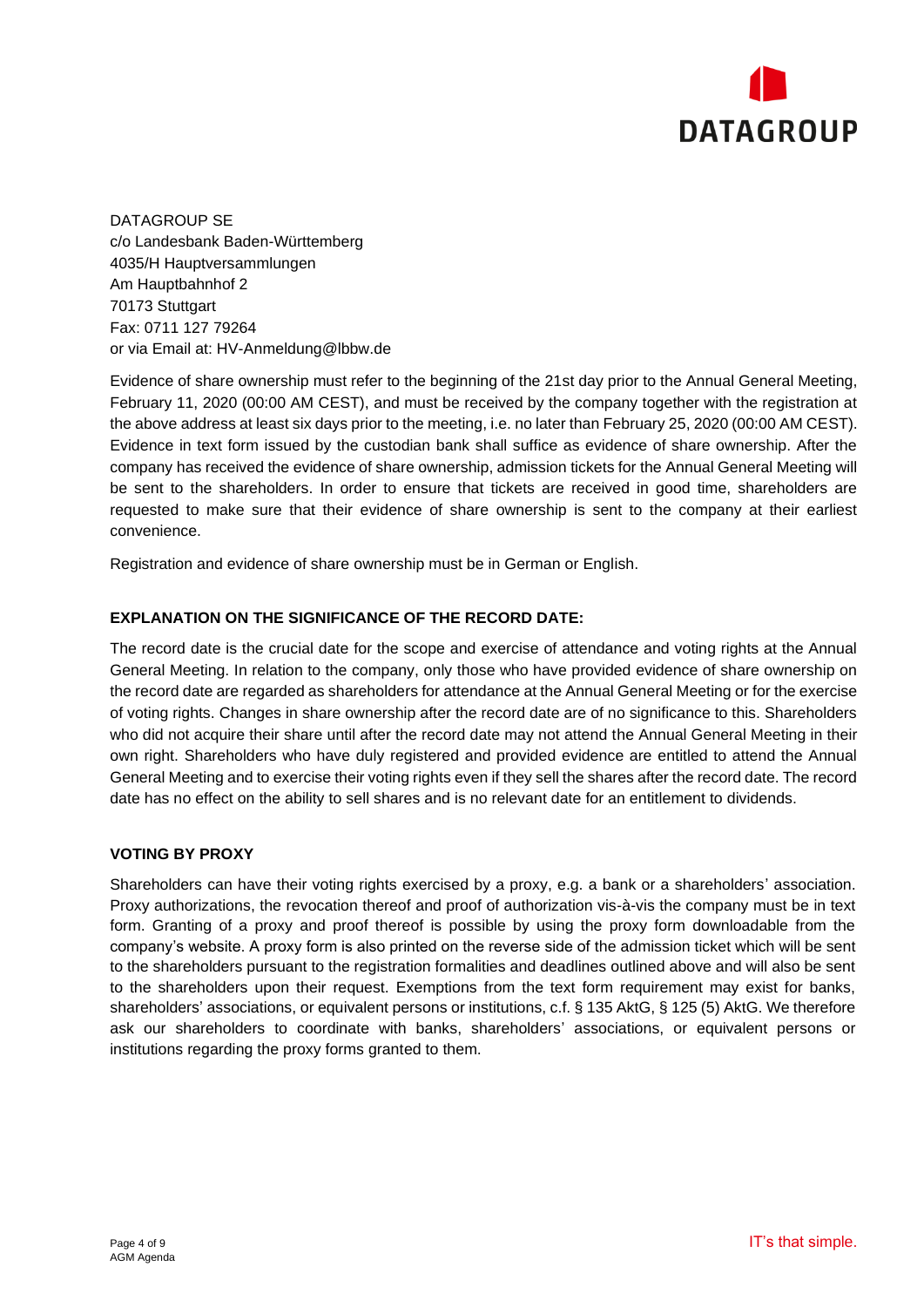

Proof of proxy can be submitted to the company's following contact details by mail, fax or email:

DATAGROUP SE Team Hauptversammlung Wilhelm-Schickard-Straße 7 72124 Pliezhausen Fax: 07127 970 033 E-Mail: hv@datagroup.de

The company also offers its shareholders to appoint a voting proxy nominated by the company. Proxy authorizations, the revocation thereof and proof of authorization of the proxy vis-à-vis the company must be in text form. We ask you to use the downloadable proxy form from the company's website to appoint a proxy. Please note that the proxy representatives of the company can only vote your shares on agenda items on which you have given voting instructions. The proxy authorization and instructions to the proxy representatives must be received by the company no later than February 28, 2020 at the close of 6.00 PM CET, either as a signed original sent to the company's postal address below or by telefax or by email as a scanned document to the contact details above Subsequent to the deadline mentioned above, shareholders may only give authorizations and instructions to company proxies by filling in the form handed out at the entrance to the Annual General Meeting and returning it at the dedicated counter by the end of the general debate.

We would like to point out that you must register and submit evidence of your shareholding correctly, even if you appoint a proxy. If a shareholder authorizes more than one person, the company may deny entrance to one or more of these persons.

#### **ADDITIONAL AGENDA ITEM PROPOSALS PURSUANT TO ART. 56 (2) AND (3) OF THE COUNCIL REGULATION (EC) NO 2157/2001 OF OCTOBER 8, 2001 ON THE STATUTE FOR A EUROPEAN COMPANY (SE STATUTE) AND § 50 (2) OF THE GERMAN SE IMPLEMENTATION ACT (SEAG), § 122 (2) AKTG**

Shareholders whose shares together total the amount of one twentieth of the share capital or the proportionate amount of EUR 500,000 may request items to be added to the agenda and publicized. Each new item must be accompanied by supporting information or a formal resolution proposal. The additional agenda item proposals must be submitted in writing to the Management Board of the company and must be received by the company by no later than 24 days prior to the meeting, i.e. by February 7, 2020 (00:00 AM CET). Please submit corresponding requests to:

DATAGROUP SE Management Board Wilhelm-Schickard-Straße 7 72124 Pliezhausen Fax: +49 7127 970 033

### **SHAREHOLDER MOTIONS AND ELECTION PROPOSALS PURSUANT TO § 126 (1) AND § 127 AKTG**

Furthermore, shareholders can send counter-motions against a proposal made by the Management Board and/or the Supervisory Board concerning specific items on the agenda and election proposals. Countermotions must be accompanied by supporting information. Shareholders are asked to prove their qualification as shareholder at the time of submission of the counter-motion or election proposal. Motions and election proposals may only be sent to: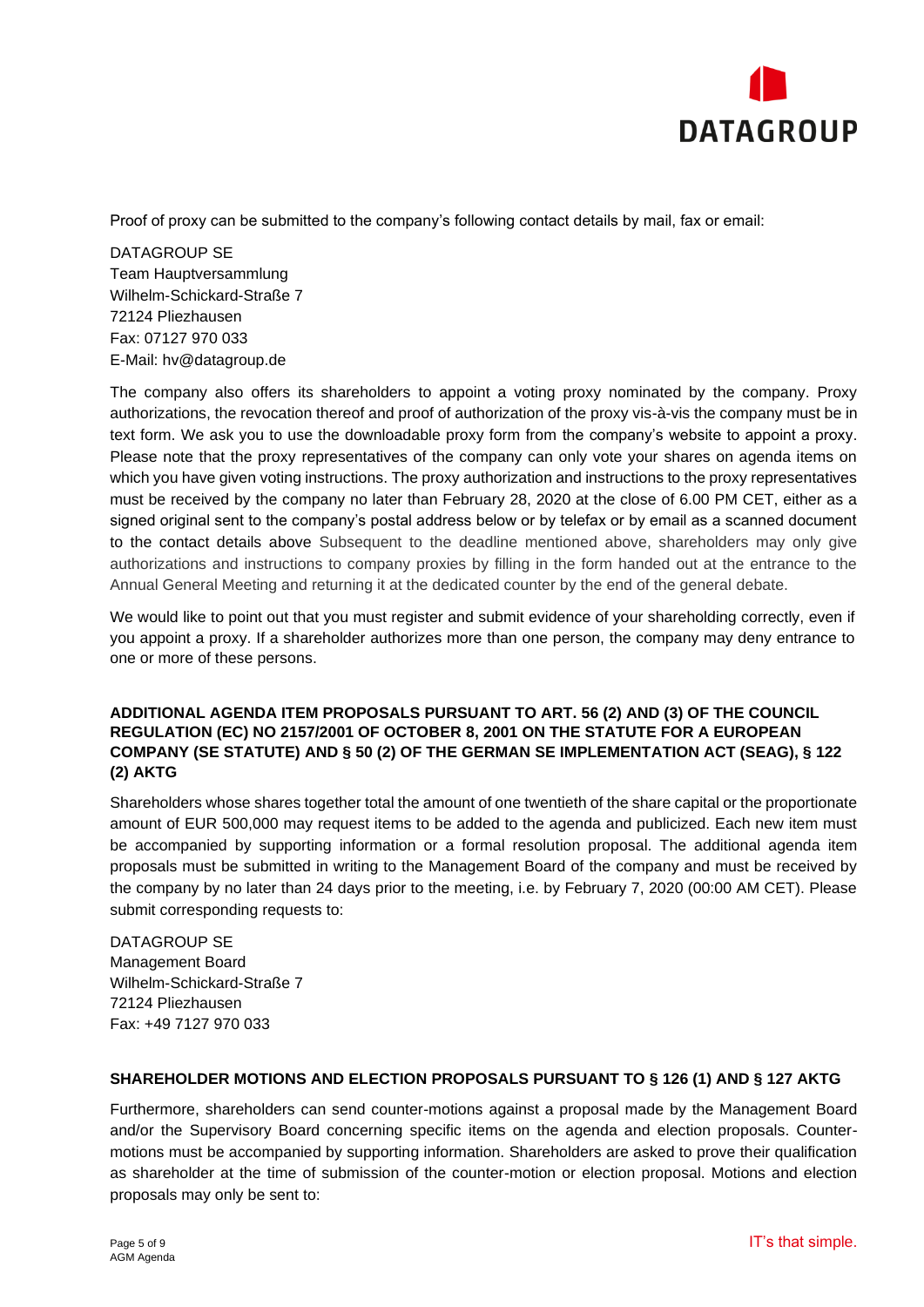

DATAGROUP SE Team Hauptversammlung Wilhelm-Schickard-Straße 7 72124 Pliezhausen Fax: +49 7127 970 033 Email: hv@datagroup.de

We will publish any shareholder motions and election proposals that are required to be made accessible, including the name of the shareholder and the relevant supporting information as well as any comment by management, if any, on the Internet at *www.datagroup.de/annual-general-meeting*. Pursuant to § 126 (1) AktG, only those motions and election proposals on the items of the agenda will be considered which are received at least two weeks prior to the date of the Annual General Meeting, i.e. no later than February 17, 2020 (00:00 AM CET).

### **SHAREHOLDER RIGHT OF INFORMATION PURSUANT TO § 131 (1) AKTG**

The Management Board must provide information about the affairs of the company to every shareholder upon request at the Annual General Meeting provided that such information is necessary for the proper assessment of an agenda item. This duty to inform also applies to the legal and business relationships of the company with an affiliated company.

Shareholders are kindly requested to send their questions to the above address as early as possible to ensure they can be properly answered. This is no formal requirement for a response. The shareholder right of information remains unaffected by this.

#### **INFORMATION ON THE INTERNET WEBSITE OF THE COMPANY**

This convocation of the Annual General Meeting, the documents which are to be made accessible to the Annual General Meeting, including the required information by way of appropriate and voluntary application of § 124a AktG, shareholders' motions as well as further information on the shareholders' rights pursuant to Art. 56 (2) and (3) of the Council Regulation (EC) No 2157/2001 of October 8, 2001 on the Statute for a European company (SE Statute) and § 50 (2) of the German SE Implementation Act (SEAG), § 122 (2), § 126 (1), § 127 and § 131 (1) AktG will be available on the Internet website of the company shortly after convening the Annual General Meeting at *www.datagroup.de/annual-general-meeting*.

The documents to be made accessible will also be available at the Annual General Meeting.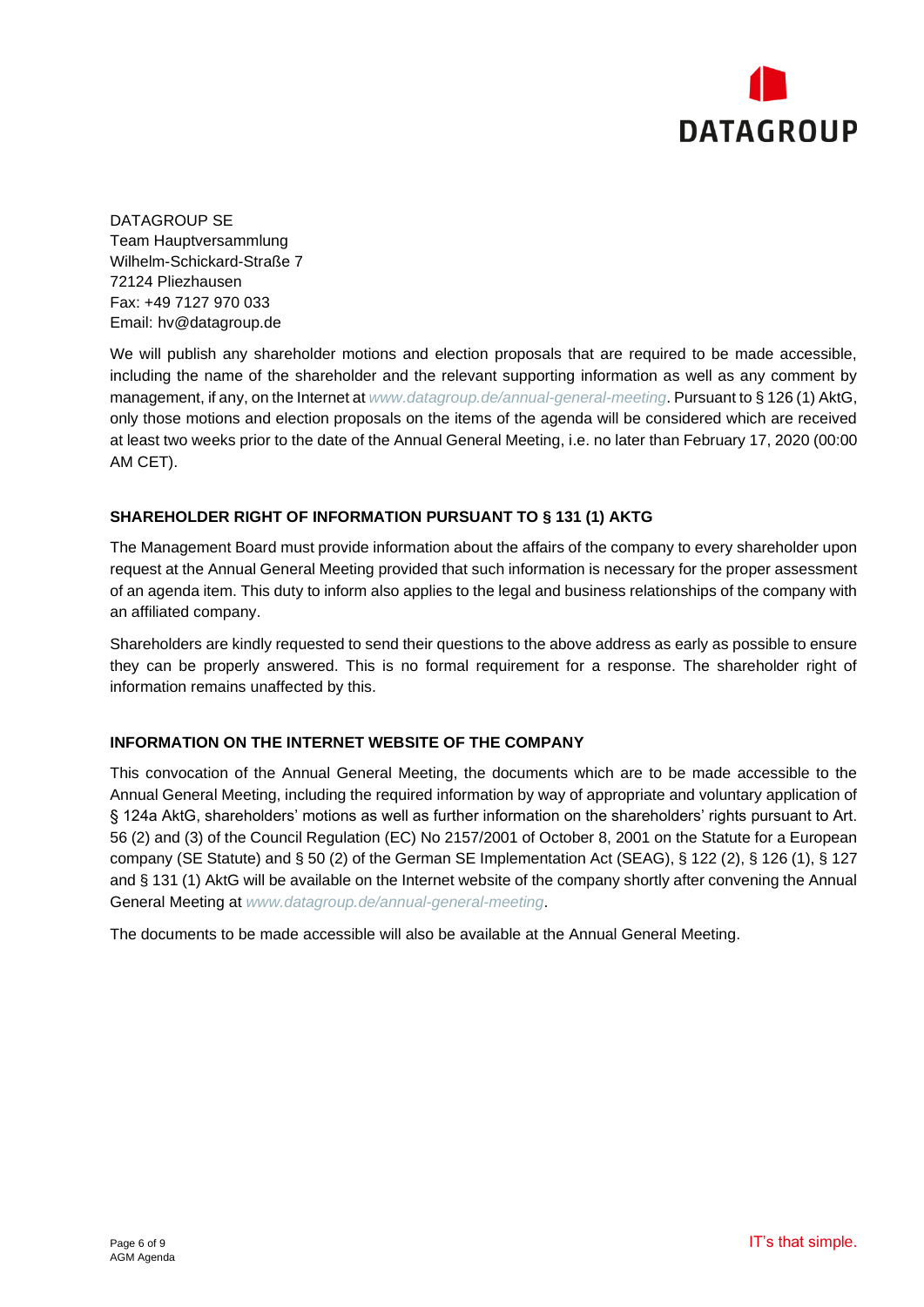

#### **INFORMATION ON DATA PROTECTION**

DATAGROUP SE will process the following categories of personal data in connection with the Annual General Meeting: Contact data (e.g. name, address, email address, possibly name, address, email address of an authorized person), information on your share ownership (e.g. number of shares, type of ownership), administrative data (e.g. number of your admission ticket) as well as the respective vote on the respective agenda item. The processing of personal data in connection with the Annual General Meeting is based on Art. 6 (1) lit. c of the General Data Protection Regulation (GDPR) as well as Art. 6 (1) lit. b GDPR. Accordingly, processing of personal data is lawful, when processing is necessary for compliance with a legal obligation or for the performance of a contract DATAGROUP SE is bound by law and by statute to conduct a shareholders' general meeting. To comply with this legal obligation processing of the aforementioned categories of personal data is indispensable. You cannot register for the Annual General Meeting without the disclosure of personal data.

DATAGROUP SE is responsible for data processing.

The contact data of the responsible person is:

DATAGROUP SE Team Hauptversammlung Wilhelm-Schickard-Str. 7 72124 Pliezhausen Email: hv-datenschutz@datagroup.de

Personal data relating to you will not be passed on to any third party. Exceptionally, however, third parties may get access to these data, in as far as they have been commissioned by DATAGROUP SE to provide services in connection with the Annual General Meeting. These are companies which are typically providing services in connection with the AGM such as AGM agencies, lawyers or auditors. The service providers shall receive personal data only to the extent that is necessary to provide the service.

Depending on the individual case, the aforementioned data will be kept for a period of up to 3 years (but not less than 2 years) after the end of the Annual General Meeting. Your data will then be erased unless further processing of data is necessary, as the case may be, to process applications, decisions or legal procedures in relation to the Annual General Meeting.

You have the right to access information on the personal data which has been saved about you free of charge upon request. In accordance with statutory requirements, you also have the right to have data corrected if it should prove inaccurate, to restrict the processing of data if it is too extensive and to have data erased which has been unlawfully processed or kept longer than necessary (provided that there are no legal storage obligations or other reasons pursuant to Art. 17 (3) GDPR to the contrary). You may also have the right to request a copy of all your personal data transmitted to us in a common file format (right to data portability). To exercise your rights simply send an email to: hv-datenschutz@datagroup.de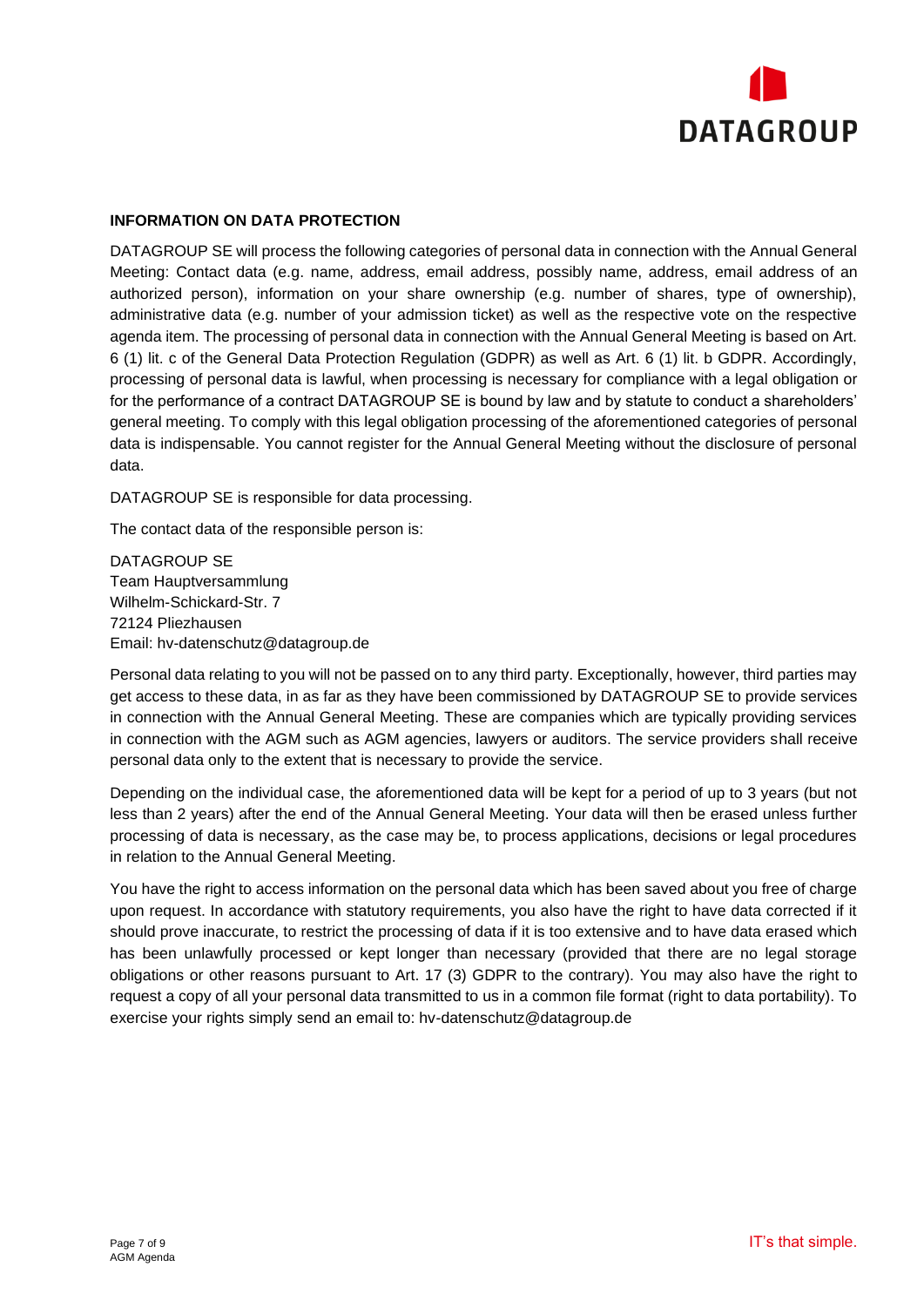

Additionally, you have the right to complain to the data protection supervisory authority. The data protection officer of DATAGROUP SE can be contacted at the following email address:

datenschutz süd GmbH Wörthstr. 15 97082 Würzburg Email: office@datenschutz-sued.de

Pliezhausen, January 2020

DATAGROUP SE Management Board